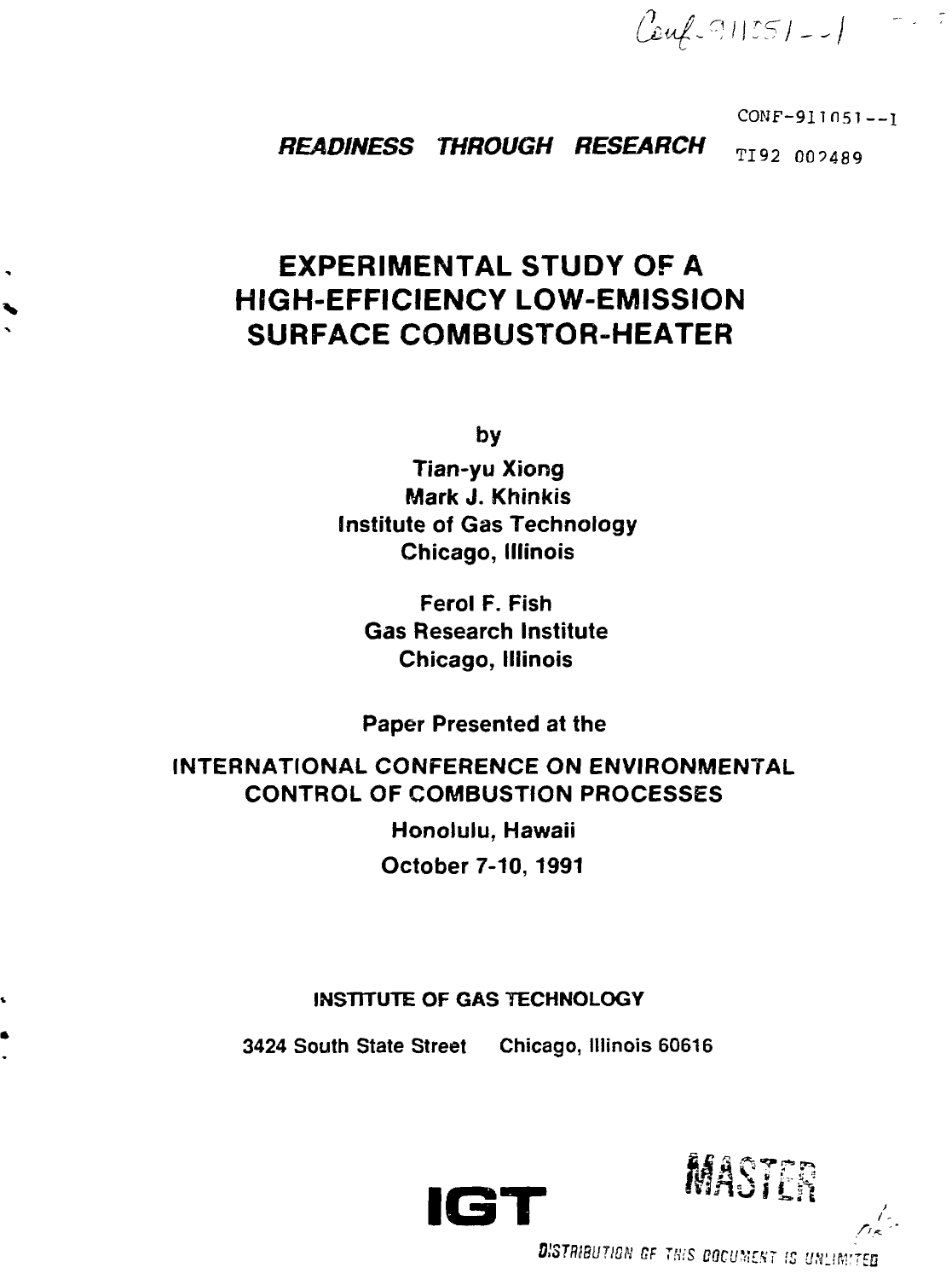# EXPERIMENTAL STUDY OF A HIGH-EFFICIENCY LOW-EMISSION SURFACE COMBUSTOR-HEATER

Tian-yu Xiong, Ph.D. Mark J. Khinkis Institute of Gas Technology 3424 S. State Street Chicago, IL 60616

Ferol F. Fish, Ph.D. Gas Research Institute 8600 W. Bryn Mawr Avenue Chicago, IL 60631

### ABSTRACT

The surface combustor-heater is a combined combustion/heat-transfer device in which the heat-exchange surfaces are embedded in a stationary bed of refractory material where gaseous fuel is burned. Because of intensive heat radiation from the hot solid particles and enhanced heat convection from the gas flow to the heat-exchange tubes, heat transfer is significantly intensified. Removing heat simultaneously with the combustion process has the benefit of reducing the combustion temperature, which suppresses NO<sub>x</sub> formation.

A basic experimental study was conducted on a 60-kW bench-scale surface combustorheater with two rows of water-cooled tube coils to evaluate its performance and explore the mechanism of combined convective-radiative heat transfer and its interaction with combustion in the porous matrix. Combustion stability in the porous matrix, heat-transfer rates, emissions, and pressure drop through the unit have been investigated for the variable parameters of operation and unit configurations. Experimental results have demonstrated that high combustion intensity (up to 2.5 MW/m<sup>2</sup>), high heat-transfer rates (up to 310 kW/m<sup>2</sup>), high density of energy conversion (up to 8 MW/ $m<sup>3</sup>$ ), as well as ultra-low emissions (NO<sub>x</sub> and CO as low as 15 vppm\*) have been achieved.

The excellent performance of the test unit and the extensive data obtrared from the present experimental study provide the basis for further development of high lificiency and ultra low-emission water heaters, boilers, and process heaters based on the surface combustor-heater concept.

#### **INTRODUCTION**

The major challenges for advanced utilization of fossil fuel energy via heat transfer from the combustion products to a heat exchanger are focused on environment, efficiency, and economics. To meet these requirements, the development of combustion'heat-exchange equipment is directed at high intensity, high efficiency, low emissions, and low capita' and operating costs The surface combustor-heater is such a device to convert energy fro<sup>r</sup> " gas fuel combustion to the heat exchanger through which a working fluid circulates

Enhancement of heat transfer is an important approach to improve energy utilization in many gas-fired devices. In a conventional system composed of a heat exchanger heated by the products of gas fuel combustion, convection is the dominant mode of heat transfer because heat radiation from the combustion products is negligible because of the low gas

<sup>\*</sup> Unless otherwise specified, all pollutant emission data in this paper are corrected to 0°o  $O_2$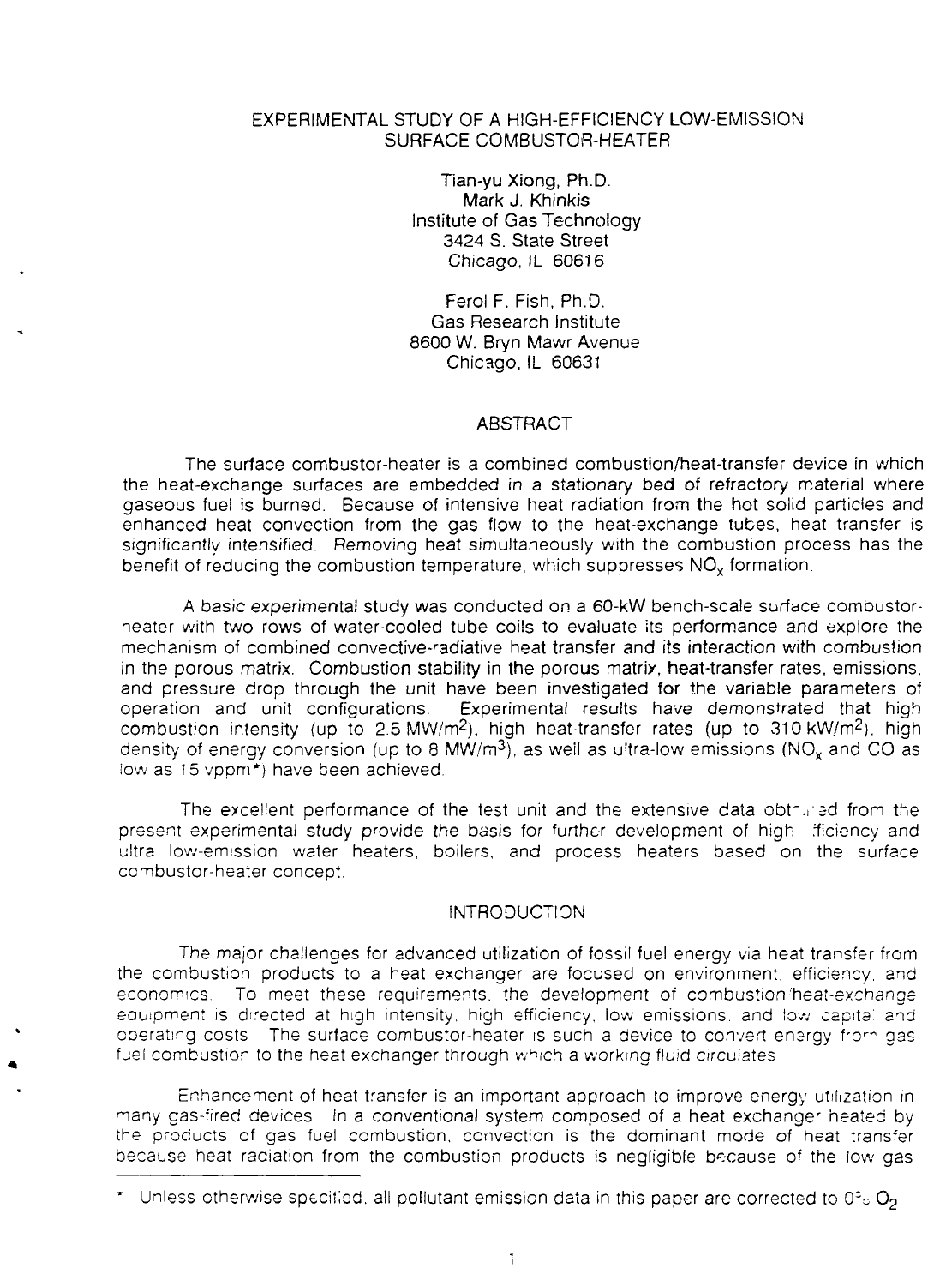opacity. There are many techniques that have been applied to increase convective heattransfer rates from the combustion products to the heat exchanger, such as surface modifications (for example, treated surfaces, rough surfaces, extended surfaces, etc.) and flow enhancement (for example, swirl flow, st rring flow, additives for liquid and gas, flow oscillation, etc.). Regardless of the technique, a basic approach for improving convection heat transfer of the gas flow across the heat-exchanger surfaces is to increase either velocity (or turbulence) or temperature, or both. However, an increase in gas velocity substantially increases the pressure drop that results in the reduction of the performance of the entire system, and an increase in the gas temperature requires higher flame temperatures that normally result in higher thermal NO<sub>x</sub> emissions. Therefore, further improvement of heat transfer in conventional heat exchangers are restricted.

To reduce NO<sub>x</sub> formation in a combustor, one of the most effective approaches is to remove heat from the combustion zone. This could be achieved by placing a heat sink or injecting a diluent in the flame zone. However, in a conventional combustor, the presence of cold heat-exchange surfaces within the combustion zone tends to quench the flame, thereby producing CO and total hydrocarbon (THC) emissions.

In the surface combustor-heater, however, the relatively cold heat-exchange surfaces are embedded in a stationary bed (porous matrix) where the fuel is burned, as shown in Figure 1. As the bed is heated by the combustion products, the heat is extracted from the bed by the embedded heat exchanger and is transferred to a working fluid circulating in the tubes. The overall heat-transfer rate to the heat-exchange surfaces is higher than that in a conventional heat exchanger because gas flow across the tubes is intensively mixed and turbulized by the solid particles in the bed, and the radiant heat transfer from the solid particles to the tubes accounts for the significant contribution to the total rate. Also, by removing heat simultaneously with the combustion process, the combustor-heater reduces  $NO<sub>x</sub>$  formation by suppressing the combustion temperature. The problem with flame quenching can be avoided because combustion reaction takes place in a great number of the small pores between the particles as well as at the hot surfaces of the particles. Therefore, combustion intensity can be very high, which allows perfect completion of combustion.



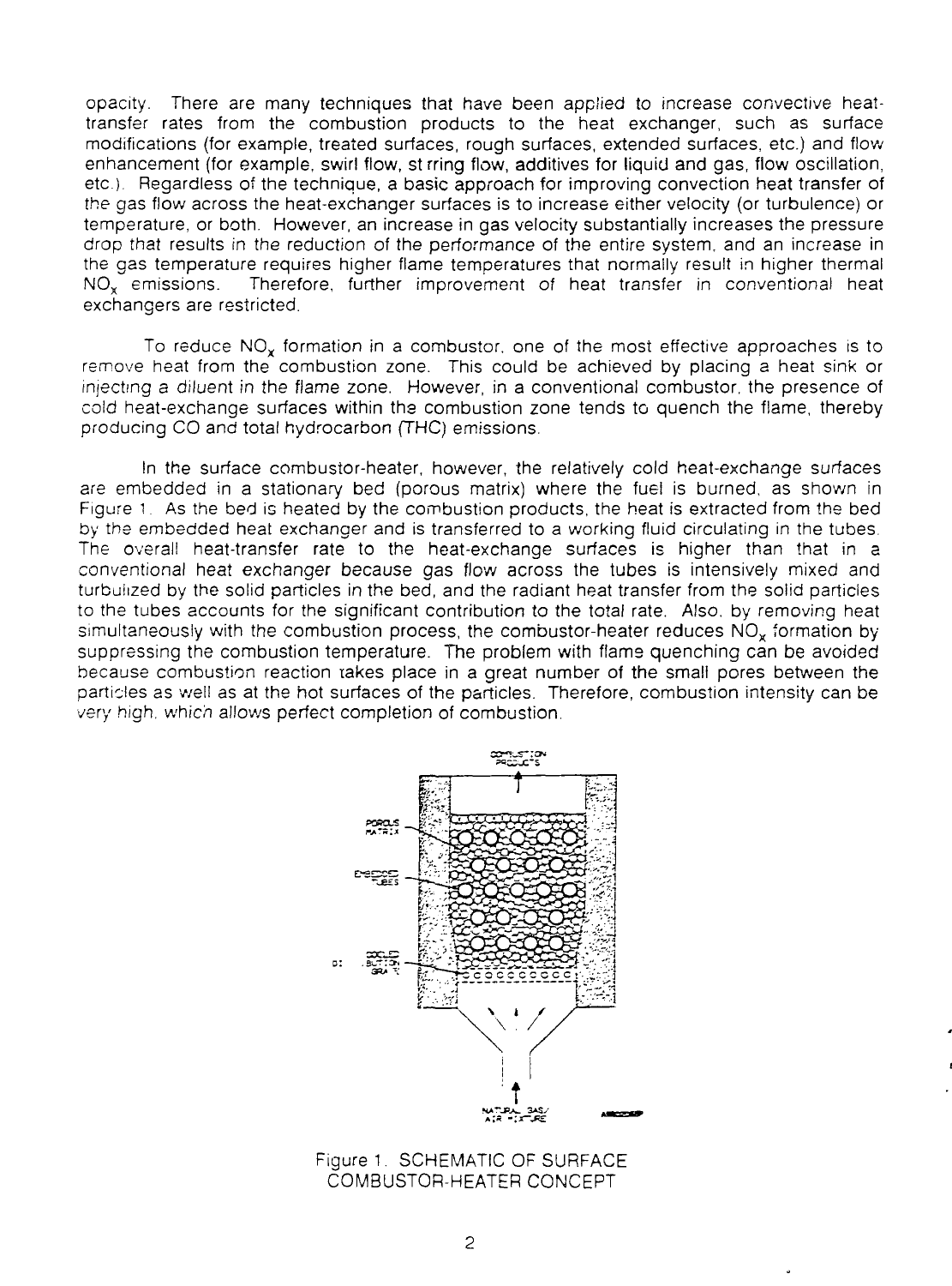Because the surface combustor-heater combines the combustor and the heat exchanger in a unit, the entire system can be compact and, therefore, low in cost. The overall energy conversion fror . uel combustion to the working fluid can be accomplished in a very high density.

Preliminary proof-of-concept tests conducted in the U.S.S.R and the U.S.A. demonstrated excellent performance, such as high combustion intensity, high heat-transfer rates, and low combustion emissions.<sup>1-4</sup> However, the fundamental heat-transfer processes and the interaction with combustion in the surface combustor-heater system are not fully understood. In addition, the potential for further reduction of emissions, enhancement of heat transfer, and design optimization of this device for applications have not been investigated yet. A thorough theoretical analysis and parametric experimental study are being conducted to explore the mechanism of combined convective-radiative heat transfer in conjunction with combustion in the porous matrix combustor-heater, and these will develop extensive data and a computer program for optimizing the design and unit scale-up. This paper presents the experimental approach and some results obtained from the parametric study.

# EXPERIMENTAL APPROACH

The purpose of the experimental study is to evaluate the performance of a bench-scale surface combustor-heater and to explore the mechanism of the interactive combustion'heattransfer process within the porous matrix. The extensive data obtained from the parametric study will be used for verification and validation of the mathematical model as well as for optimizing the design of a commercial prototype.

## Surface Combustor-Heater Test Unit

The firing capacity of the bench-scale surface combustor-heater test unit was determined to be 60 kW. The combustor-heater unit consists of six segments connected together by flanges:

- Natural gas/combustion air mixture plenum
- Water-cooled distribution grate
- Combustor-heater section
- Measuring section
- Exhaust plenum
- Exhaust stack.

The mixture of natural gas and combustion air is brought into the unit by a 1-1/4 inch pipe and mixture plenum. The distribution of the mixture is provided by the water-cooled grate equipped with specially designed distribution nozzles. The cooling water is channeled through the double-wall grate in such a way that the body of each nozzle is evenly cooled. In addition, each nozzle contains a cooling rod that is attached to the cap of the nozzle on one side and exposed to the cooling water on the other side. This arrangement assures additional cooling of the caps of the nozzles. The grate assembly is attached to the support frame in a way so that the distance between the first row of cooling tubes and the top of the distribution nozzles can be adjusted. The cooled grate sustains the flame above the grate and prevents the risk of flashback.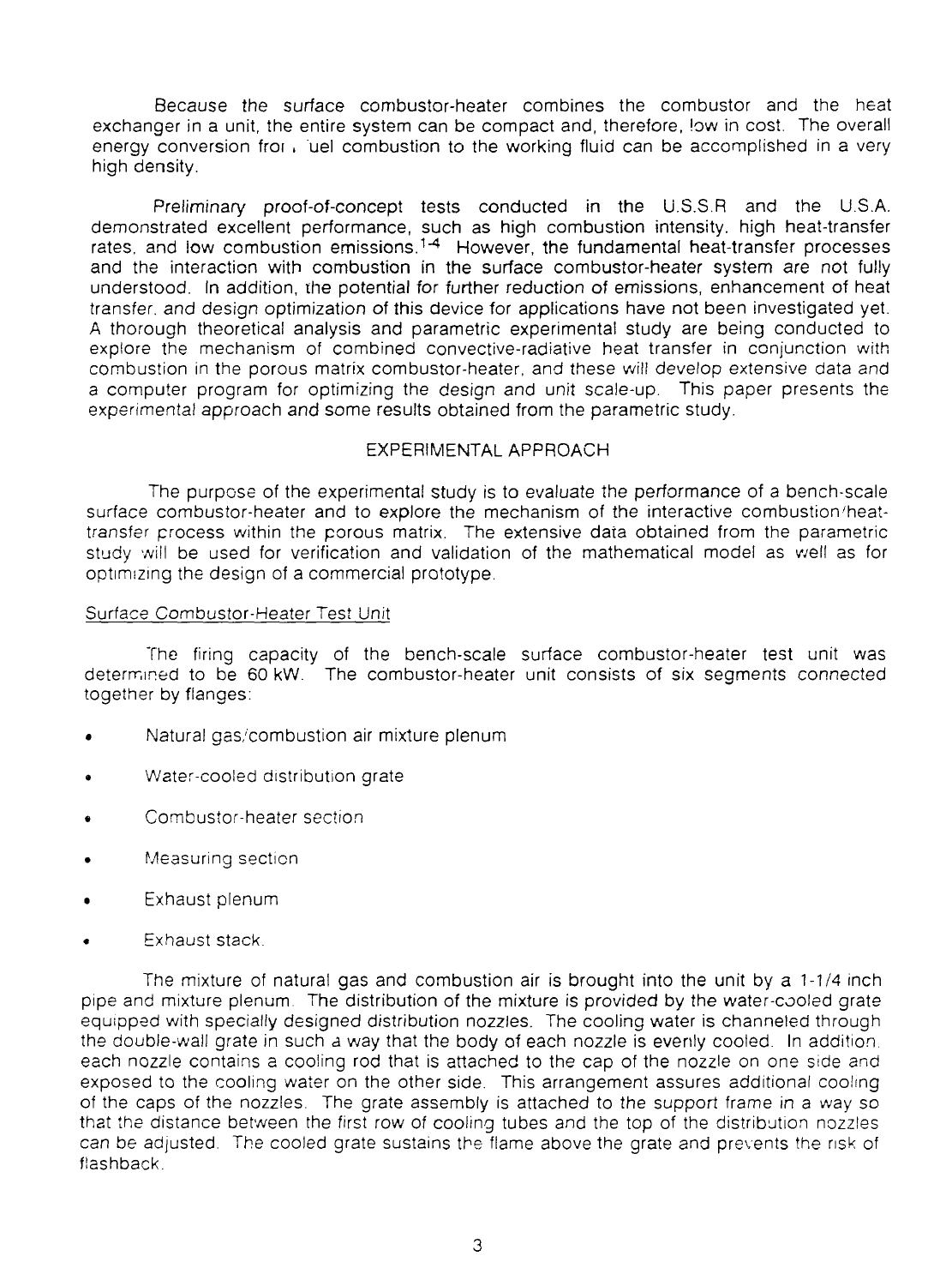The cornbustor-heater chamber is a 6-inch by 6-inch square configuration. The chamber is lined with 8-inch-thick, high-temperature insulating block to minimize heat losses.

To conduct the parametric study, the combustor-heater segment is modularized into nine interchangeable sections. Each section consists of two rows of heat-exchanger tubes with selected spacing both vertically and horizontally. The individual sections can be combined to produce different configurations. The matrix bed is filled with ceramic particles within which the water-heater tubes are embedded. Silicon carbide- (SiC) and alumina-  $(AI_2O_3)$ based ceramic particles were used to construct the porous matrix.

# Operation and Control System

The experimental system consists of the combustor-heater unit; water, fuel, and combustion air supply systems: the operation and control system; and the data acquisition and reduction system. A schematic diagram of the experimental system is shown in Figure 2



Figure 2. THE EXPERIMENTAL SYSTEM

Natural gas and ambient air are used in all tests Natural gas and combustion air are prem xed in a mixer as shown in Figure 2.

Water was selected as the working fluid of the heat exchanger embedded in the porous<br>matrix bed. The water heater and the open water-flow system includes a total of five The water heater and the open water-flow system includes a total of five independent water tubes with a flow-rate control valve and a rotameter installed at the inlet of each tube.

Natural gas and combustion a:r flow rates, as well as water flow rates for each tube coil and tne grate, are controlled by valves mounted on the control panel. All flow rates are measured by electronic mass-flow meters. Water flow rates through the tube coils and the grate can also be monitored by low-cost rotameters mounted on the control panel when the water flow is adjusted.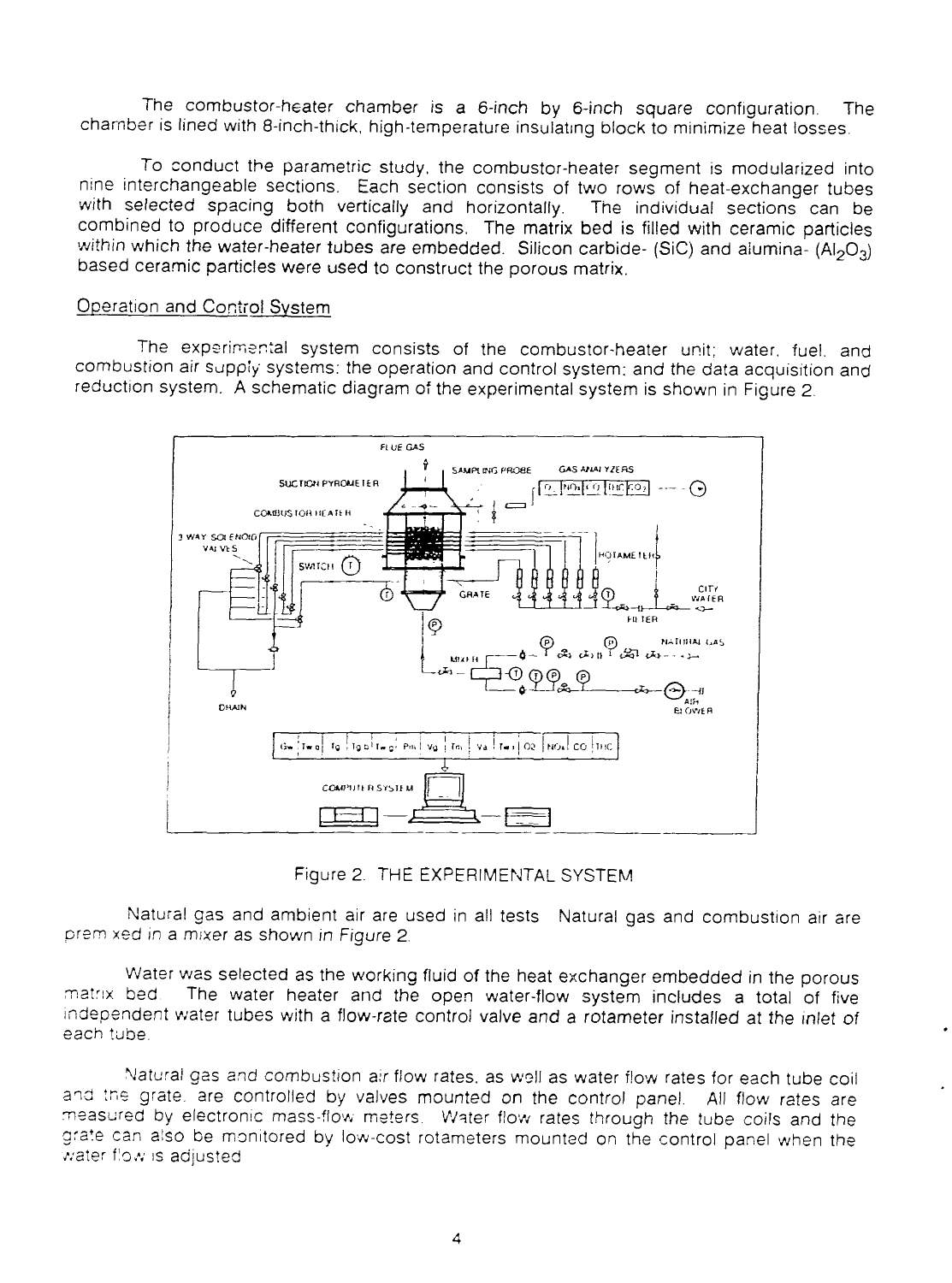#### Data Acquisition System

A computer data acquisition and reduction system has been employed for parametric studies. This system collects, reduces, and analyzes the major data measured for operating control and analysis of overall combustion and heat-transfer characteristics.

Flow rates of natural gas, combustion air, and water are metered individually by electronic mass-flow meters and acquired by the computer system. The mass-flow meters for natural gas and combustion air were calibrated by two orifice flow meters. The water mass-flow meter was also calibrated by weighing the mass of water flow at operating conditions.

Several flue-gas analyzers, including those for oxygen  $(O<sub>2</sub>)$ , carbon monoxide  $(CO)$ , carbon dioxide  $(CO<sub>2</sub>)$ , nitric oxide  $(NO)$ , oxides of nitrogen  $(NG<sub>x</sub>)$ , and unburned total hydrocarbons (THC), are installed for combustion monitoring and evaluation of combustion emissions. The gas analyzers were calibrated for measuring ranges using cylinder span gases in every test.

A water-cooled probe is used to sample the combustion products. The probe at the cold end is equipped with a section of externally heated stainless stee! tubing to maintain a sample temperature of about 190°F so that moisture would not condense. The warm sample is passed through a millipore filter to remove any solid particles and a Permapure dryer to remove moisture. The dried sample is supplied to the analyzers through Teflon tubing.

A water-cooled suction pyrometer is used to measure the temperature of the exhaust gas for overall energy balance in the combustor-heater unit. To measure gas temperatures in the porous matrix bed, two thermocouple probes are installed between the grate and the first row of tubes and between the two rows of tubes.

All the major data are acquired and reduced by the computer to provide real-time monitoring of operating conditions and combustion/heat-transfer characteristics of the test system.

# EXPERIMENTAL RESULTS

The purpose of the experimental study is to explore effects of major configurations of the combustor-heater and the materials of the porous matrix on the performance of the test surface combustor-heater. The data will be used for the further study on the interactive combustion'heat-transfer as well as to guide and validate the mathematical model for optimization of the combustor-heater design.

The experiments were performed for the variable parameters, including air/fuel ratio, firing rate, horizontal spacing (S/D) and vertical spacing (H'D) of the heater tubes, as well as bed materials. The performance of the test combustor-heater was evaluated for combustion stability within the porous matrix, combustion intensity and turndown operation, heat-transfer rate for each row of tubes, thermal efficiency or energy conversion rate of the unit, combustion emissions (CO, NO/NO<sub>x</sub>, and THC), and pressure drop across the unit.

To ensure accuracy of the experimental results, the natural gas used in the tests was sampled and analyzed. Temperatures on the outer surface of the combustor-heater were measured at a total of 52 points by a surface temperature probe to estimate heat loss from the walls. Heat loss from the walls is approximately 3% of the total heat input. Flue-gas temperature was also measured by a suction pyrometer for calculation of exhaust heat. Heat balance for the combustor-heater unit is calculated based on all measured data. The overall discrepancy between heat input and output is around 5% of the total heat input. In each test.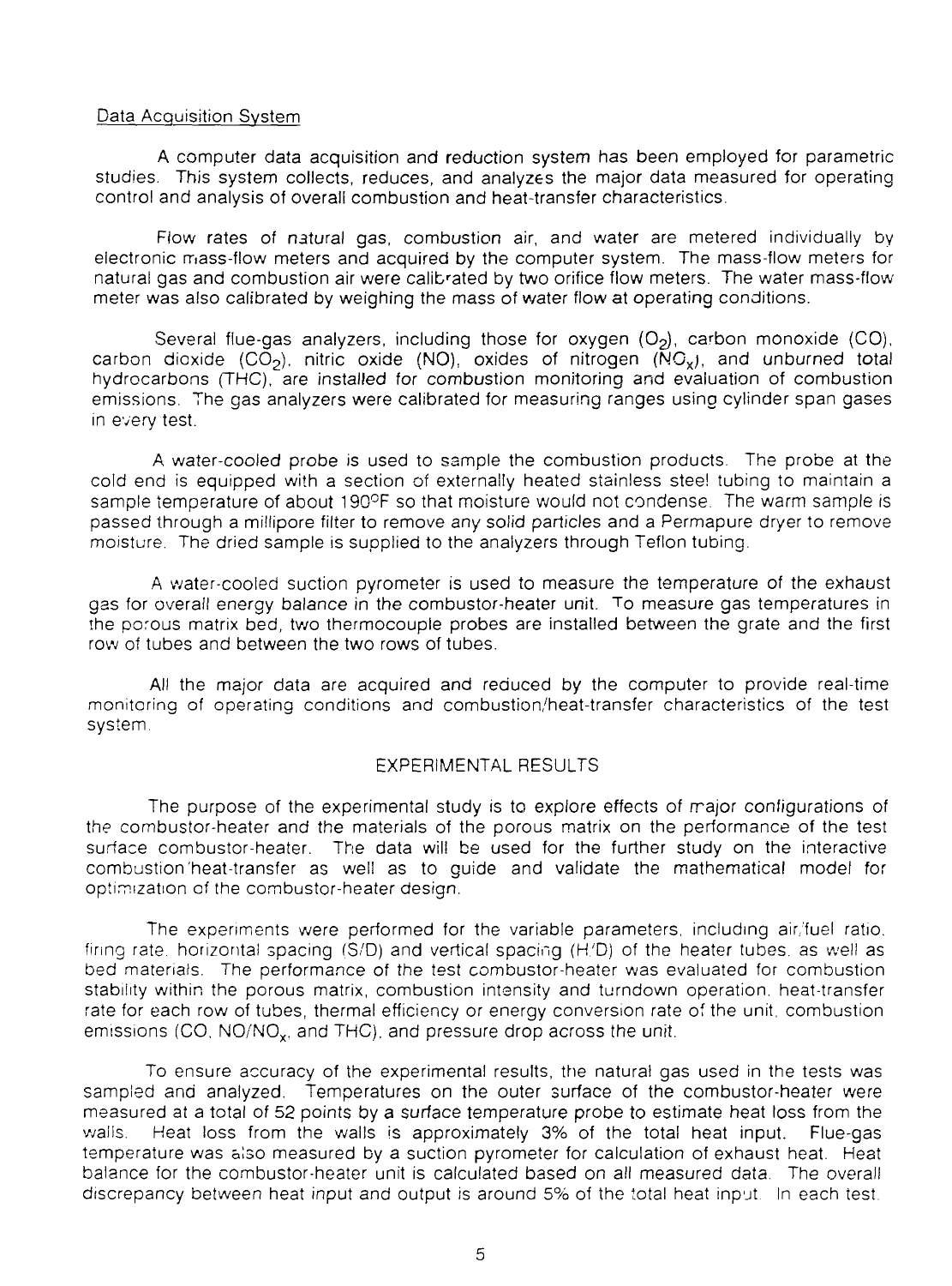the data were acquired by the computer system at a certain firing rate, while excess air was controlled at different levels.

The experimental results are presented as follows.

# Effect ot Excess Air

Because air/fuel stoichiometric ratio is the key parameter to govern combustion stability in the porous matrix, all tests weic conducted at a fixed firing rate, but with variable excess air. Although direct monitoring for flame stabilization was not performed, flame stability can be evaluated based on heat-transfer characteristics. To maximize the overall thermal efficiency of the combustor-heater, the flame is desired to be stabilized between the grate and the first row of tubes. Heat transfer to each row of tubes as well as gas temperature measured within the bed can indicate a tendency for flame movement.

The effect of excess air on the heat-transfer rate to the grate and each row of tubes at a 45-kW firing rate is shown in Figure 3. The highest heat-transfer rate occurs at the first row of tubes over most of the range of excess air, while the lowest heat-transfer rate occurs at the grate. However, as excess air increases, the heat-transfer rates to the grate and the first row of tubes are decreased, while the rates are increased for the second row of tubes. That indicates move up of the flame with an increase in excess air. At higher excess air. for instance. 40% in this typical condition, heat extraction by the first row of tubes is dramatically decreased oecajse the flame is almost moved away from that row of tubes. Therefore, the range of operating parameters for stable flame that is desired below the first row of tubes can be defined, depending upon the configuration of the combustor-heater and the bed material.



Figure 3. EFFECT OF EXCESS AIR ON HEAT-TRANSFER RATES

The data shown in Figure 3 also show that a heat-transfer rate as high as 300 kW/m<sup>2</sup> was achieved for the first row of tubes. The overall average heat-transfer rate for this configuration of the water heater is 215 kW/m<sup>2</sup> at low excess air operation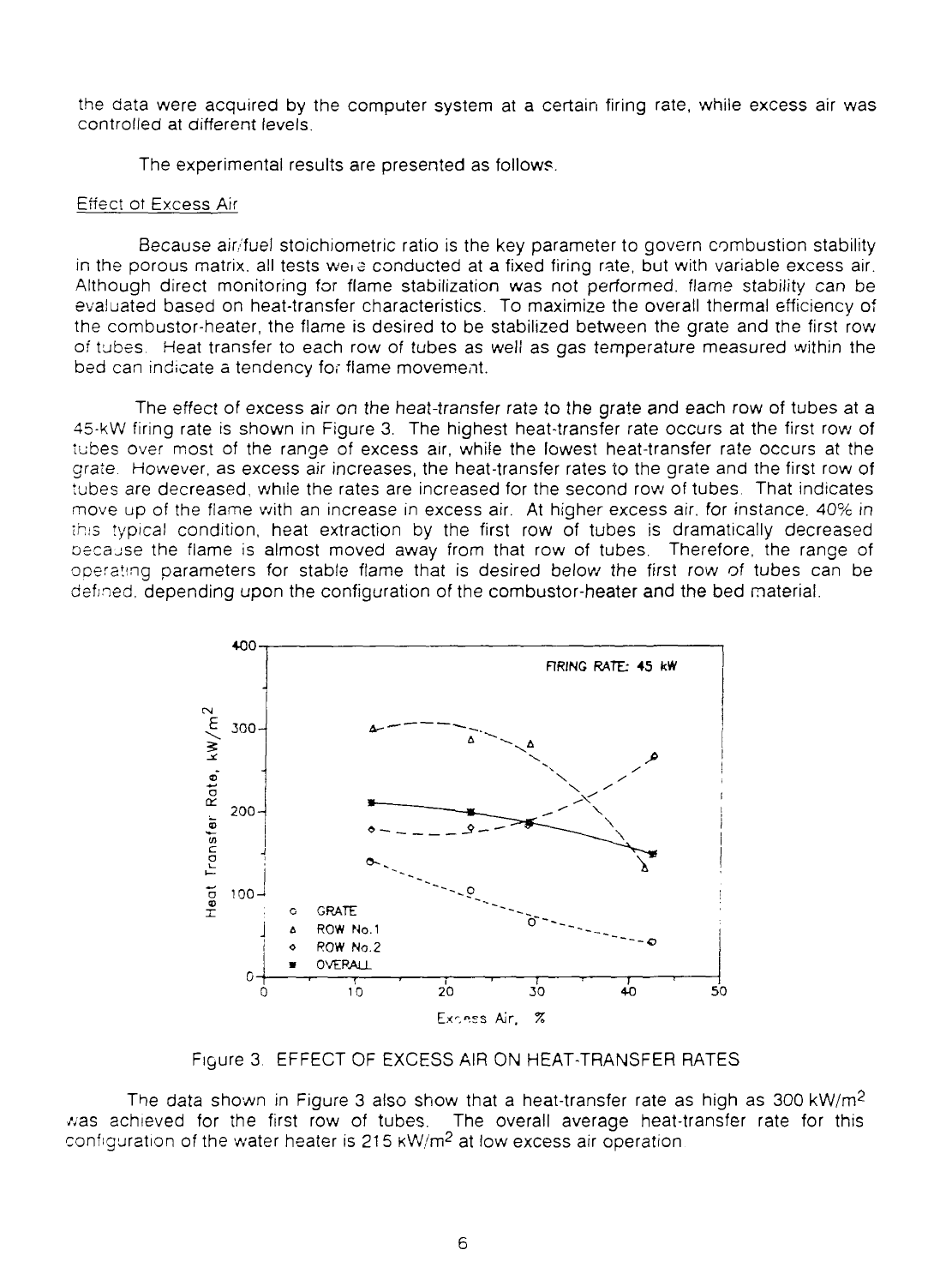Flame stabilization in the porous matrix is also indicated by gas temperatures measured in the flue gas and the porous bed, as shown in Figure 4. As the excess air increases, the gas temperature in the porous bed measured below the first row of tubes steadily decreases because of the decrease in flame temperature as well as the movement of the flame. However, the flue-gas temperature increases because of the upward movement of the flame, resulting in a steady decrease of the overall heat-transfer rate, as shown in Figure 3.

A significant effect of excess air on combustion emissions was demonstrated. Figure 5 shows the major pollutant emissions from the combustion process  $-$  CO, NO<sub>x</sub>, and THC  $$ versus excess air at a constant firing rate operation.  $NO<sub>x</sub>$  emissions decreased with an increase in excess air because of a decrease in combustion temperature, as expected. As low as 15 vppm of  $NO<sub>x</sub>$  emissions was demonstrated over a practical operating range.  $CO$ emissions below 20 vppm were also achieved in this typical testing. At higher excess air, however, CO increases dramatically with excess air because not only is the combustion temperature lower, but the fiame also moves up closer to the first row of tubes. This results in an overcooling of the combustion gases, within which CO is (normally) continuously burnt out. Even so, ultra-low emissions of unburnt total hydrocarbons (THC) were achieved (less than 3 vppm). Therefore, almost 100% combustion efficiency was achieved. There was no flame quenching found in the test combustor-heater.

Therefore, combustion has to be stabilized below the first row of tubes to achieve high heat-transfer rate and low combustion emissions. The range of operating parameters for stable combustion in the porous matrix depends upon configurations of the combustor-heater and bed material as well

# Effect of Firing Rate (Turndown Operation)

Testing was conducted for each configuration at firing rates from 12.5 to 56 kW for evaluating turndown performance of the combustor-heater. A further reduction of firing rate may cause flame quenching on the grate because the flame is so close to the grate surface. A further increase in firing rate above 56 kW was restricted because the flame was gradually moving up, resulting in reduction of the overall heat extraction. Figure 6 shows that the overall heat-transfer rate increased with firing rate until the maximum heat-transfer rate was reached. For the present configuration, the maximum overall heat-transfer rate is approximately 220 kW/m<sup>2</sup> at a 50-kW firing rate when the flame starts to move up. Heat transfer from combustion gases to the tubes is achieved by the combined heat radiation and heat convection. Heat radiation is mostly dependent upon temperature of the solid particies and much less dependent on f'ring rate, whereas heat convection is basically dependent on firing rate approximately to the 0.8 exponential power. Therefore, the overall thermal efficiency, which is defined as a ratio of total heat transmission to the total heat input (firing rate), decreases with increasing firing rate. For the present operating conditions, the thermal efficiency of the test unit consisting of two rows of tubes decreased from 70% to 35% over a turndown ratio from 4.5 to 1.

The effect of firing rate on combustion emissions at 30% excess air is \_,own in Figure 7. With an increase in firing rate, CO emissions significantly decreased to as low as 15 vppm because combustion intensity in the porous matrix is enhanced at a higher firing rate. At very low firing intensity, however, CO emissions decreased, as demonstrated in some tests. This is a result of the interaction of combustion and heat transfer. Gas temperatures measured in the bed indicated the flame moved upstream at the lower firing rate; that resulted in longer residence times for combustion completion.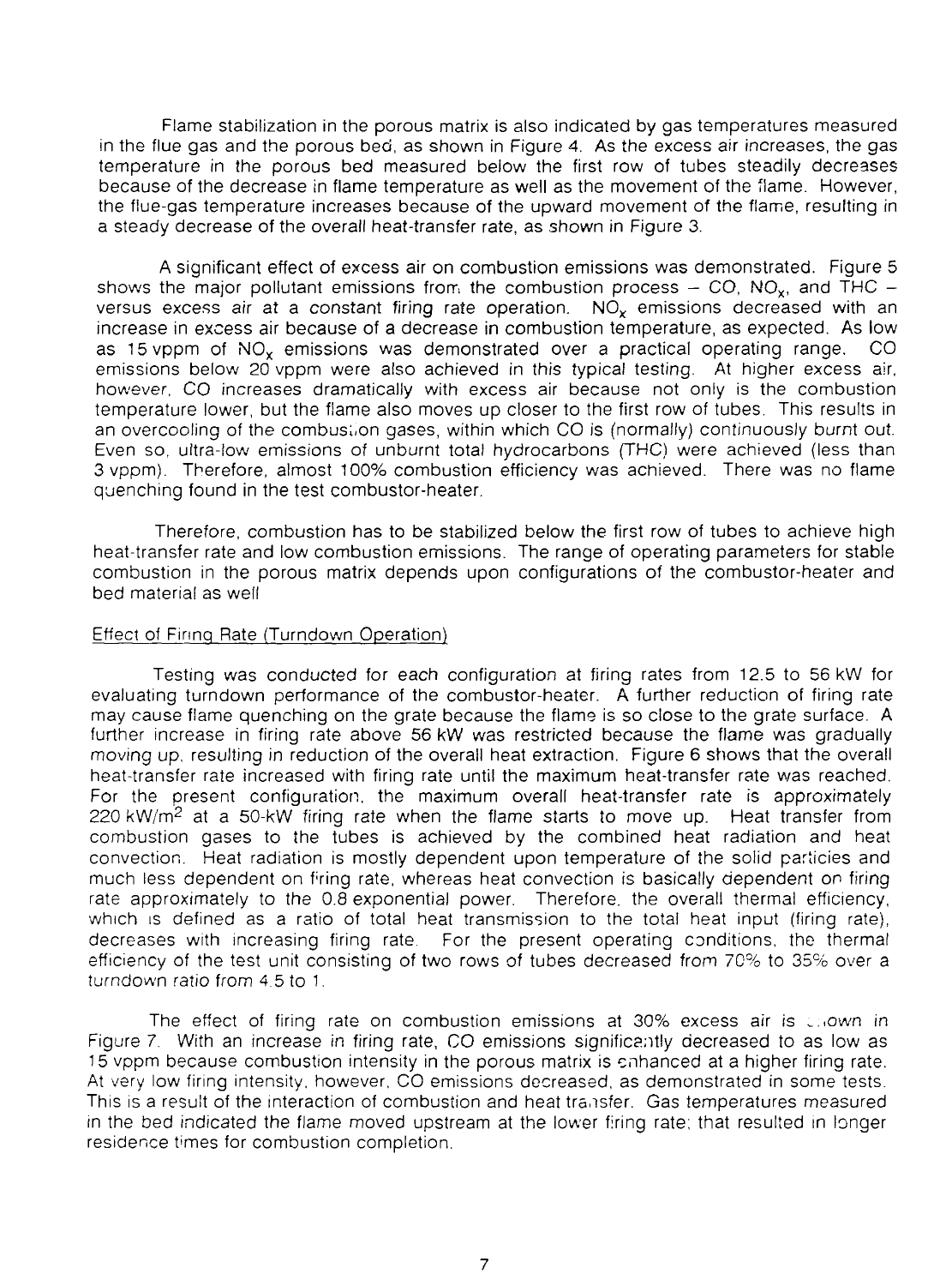

Figure 4. EFFECT OF EXCESS AIR ON GAS TEMPERATURE



Figure 5. EFFECT OF EXCESS AIR ON COMBUSTION EMISSIONS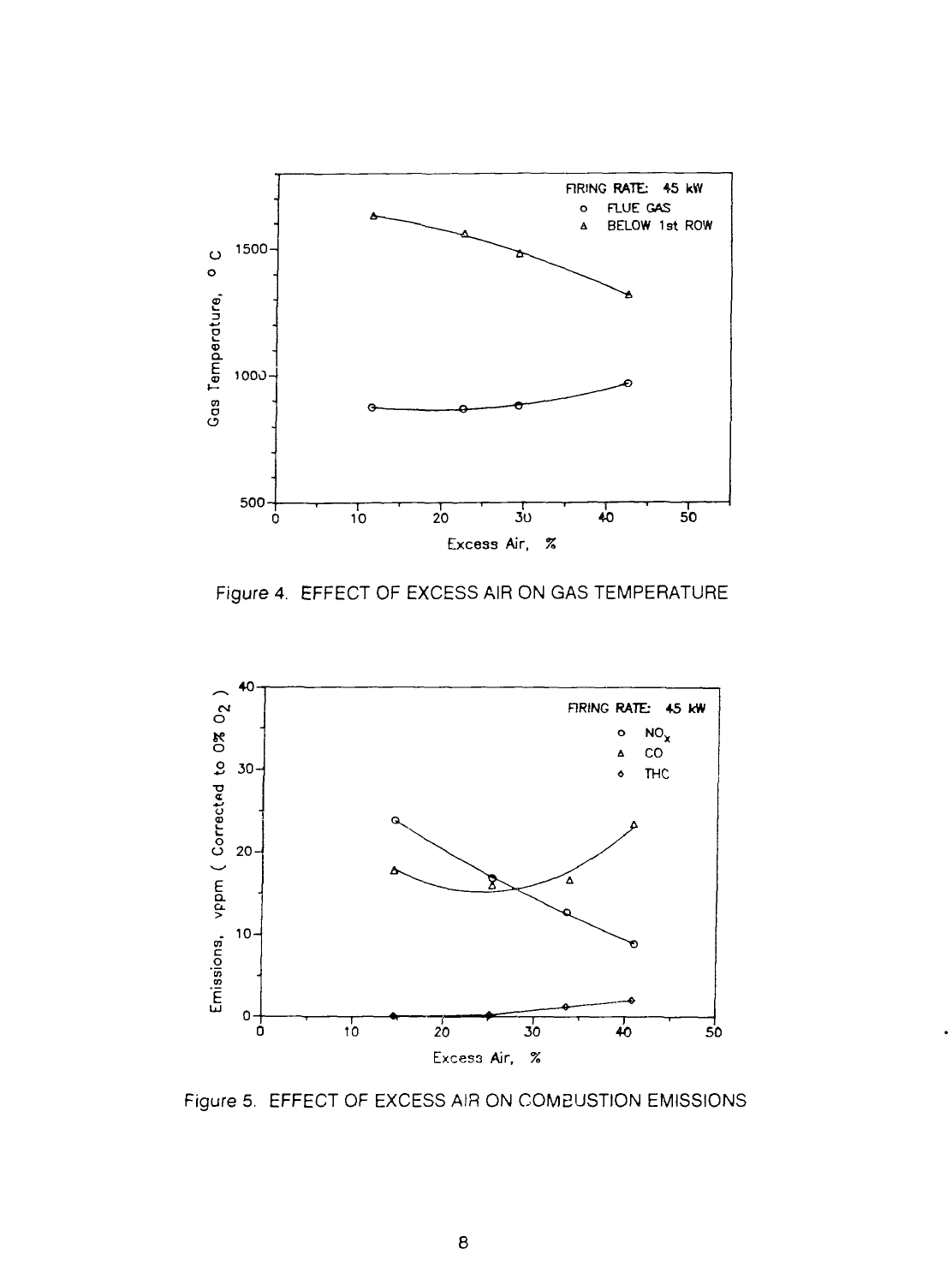

Figure 6. EFFECT OF FIRING RATE ON COMBUSTION EMISSIONS



Figure 7. EFFECT OF FIRING RATE ON OVERALL HEAT TRANSFER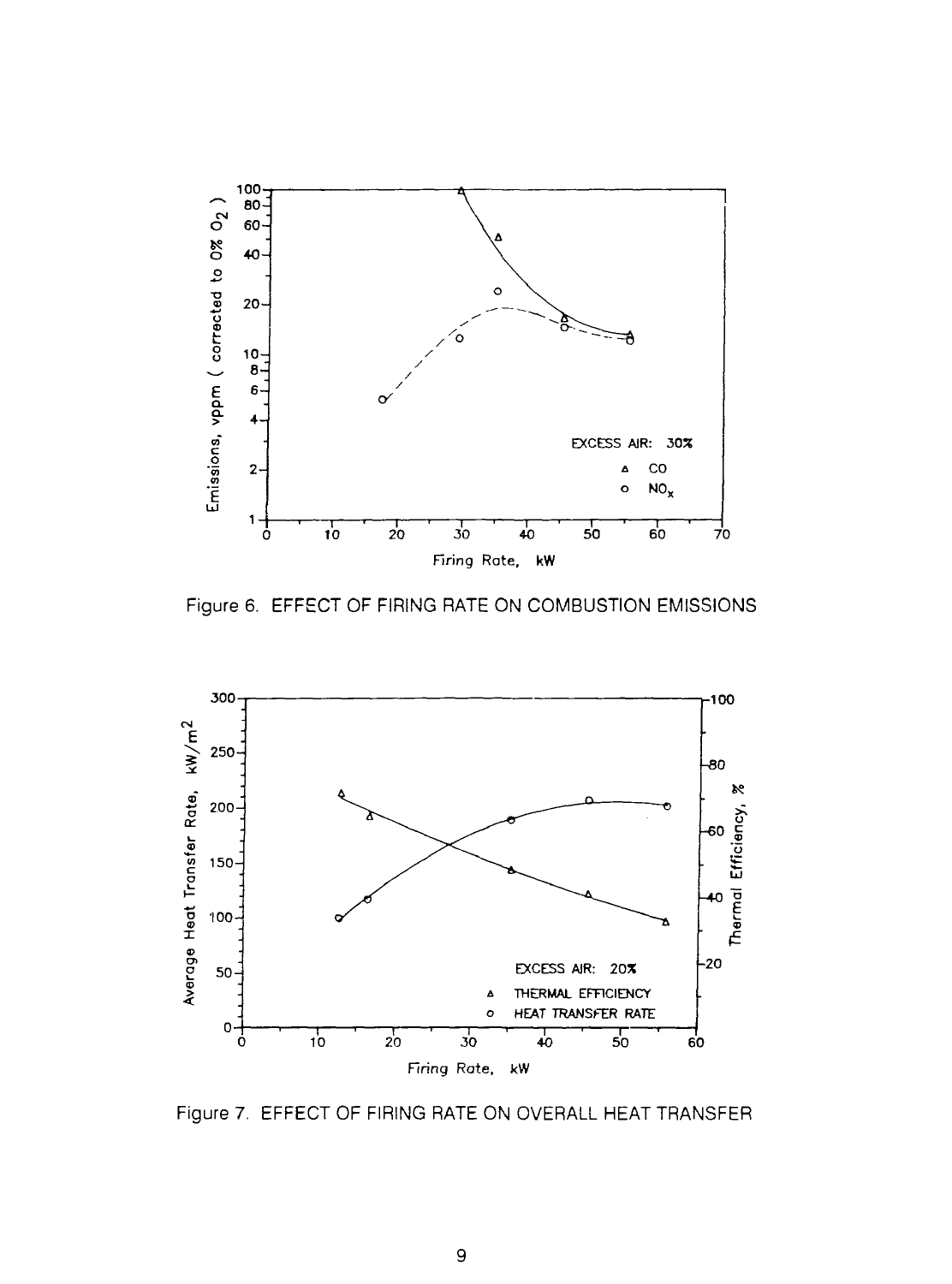NO<sub>x</sub> emissions below 20 vppm were demonstrated over a large range of firing rates, as shown in Figure 7. Especially notable, as low as 10 vppm  $NO_x$  emissions were achieved at lower and higher firing rates. This is the result of the interaction of combustion and heat transfer in the combustion zone. Greater heat removal from the grate at lower firing rates and from the first row of tubes at higher firing rates results in further reduction of  $NO<sub>x</sub>$  emissions.

In summary, the experimental data have demonstrated high combustion intensity and high heat-transfer rate achieved in the test surface combustor-heater. Particularly, because the combustor and heat exchanger are combined in a single unit, density of energy conversion defined as amount of energy transferred from fuel combustion to working media within a unit of volume  $-$  is extremely high, up to 8 MW/m<sup>3</sup> in the present test unit. The data also demonstrate that combustion emissions of both  $NO_x$  and  $CO$  less than 15 vppm and THC less than 3 vppm have been achieved over a large range of operating parameters. The experimental data show a strong interaction between combustion and heat transfer. Combustion stability and emissions are strongly affected by heat extraction by the embedded tubes. Simultaneously, the combined convective-radiative heat-transfer mode and its intensities are also affected by combustion characteristics.

# Effect of Vertical Spacing of Tubes (H/D)

To evaluate the effect of heater configuration on performance, three combustor-heater sections with different vertical spacings of the two rows of tubes have been tested at the same operating conditions The relative ratios of the vertical spacing of tubes are 1.0 (as the base configuration). 1.33. and 2.0. Figure 8 shows overall thermal efficiency of the three combustorheater configurations versus excess air at a 30-kW firing rate. For the configuration with closest tube coils, the heat-exchange surface of the second row of tubes is less effectively used The overall thermal efficiency is therefore relatively low, as shown in Figure 8. For the heater section with the tube coils quite far apart, however, the heat-transfer rate is also decreased. An apparent reason is that enhancement of flow turbulence by the tube array is depressed. For the combustor-heater with a medium vertical spacing of tubes, the overall heat transfer can increase by 10% to 15%.

The effect of vertical spacing of tube coils on  $NO_x$  emissions is shown in Figure 9.  $NO_x$ am ssions are constantly decreased with an increase in excess air, as expected. It is also noted that  $NO_x$  emissions are significantly decreased with an increase in vertical spacing of tubes However. CO emissions from the burner with the largest H/D are much higher than othe<sup>r</sup> s. particularly at higher excess air, as shown in Figure 10. This is evidence that flame stability and location are strongly affected by vertical configuration of the combustor-heater. In the combustor-heater with largest H/D, the flame is relatively closer to the grate. That results in ower NO, but higher CO emissions.

## Effect o' Horizontal Spacing of Tubes (S/D)

Three combustor-heater sections with different horizontal spacings of the first row of tubes were tested to evaluate the effect of the combustor-heater configuration on its performance Figure 11 shows the overall thermal efficiency of the unit obtained from the three different configurations at different excess air, but at the same firing rate, which was 45 kW. It is cb/icus that the heat-transfer rate from the tubes with the largest S/D is lowest because of the -east number of tubes installed. Heat transfer to the tubes with the smallest S/D is highest at iow excess air operation, as expected, but significantly decreased at relatively high excess air. as shown in Figure 11. This is because combustion is partially completed above the first row of tuces which are too closely arranged. The effects of horizontal spacing of tubes on combustion emissions were also evaluated. It has been found that  $NO<sub>x</sub>$  emissions do not significantly depend on horizontal spacing, but CO emissions do. As shown in Figure 12, CO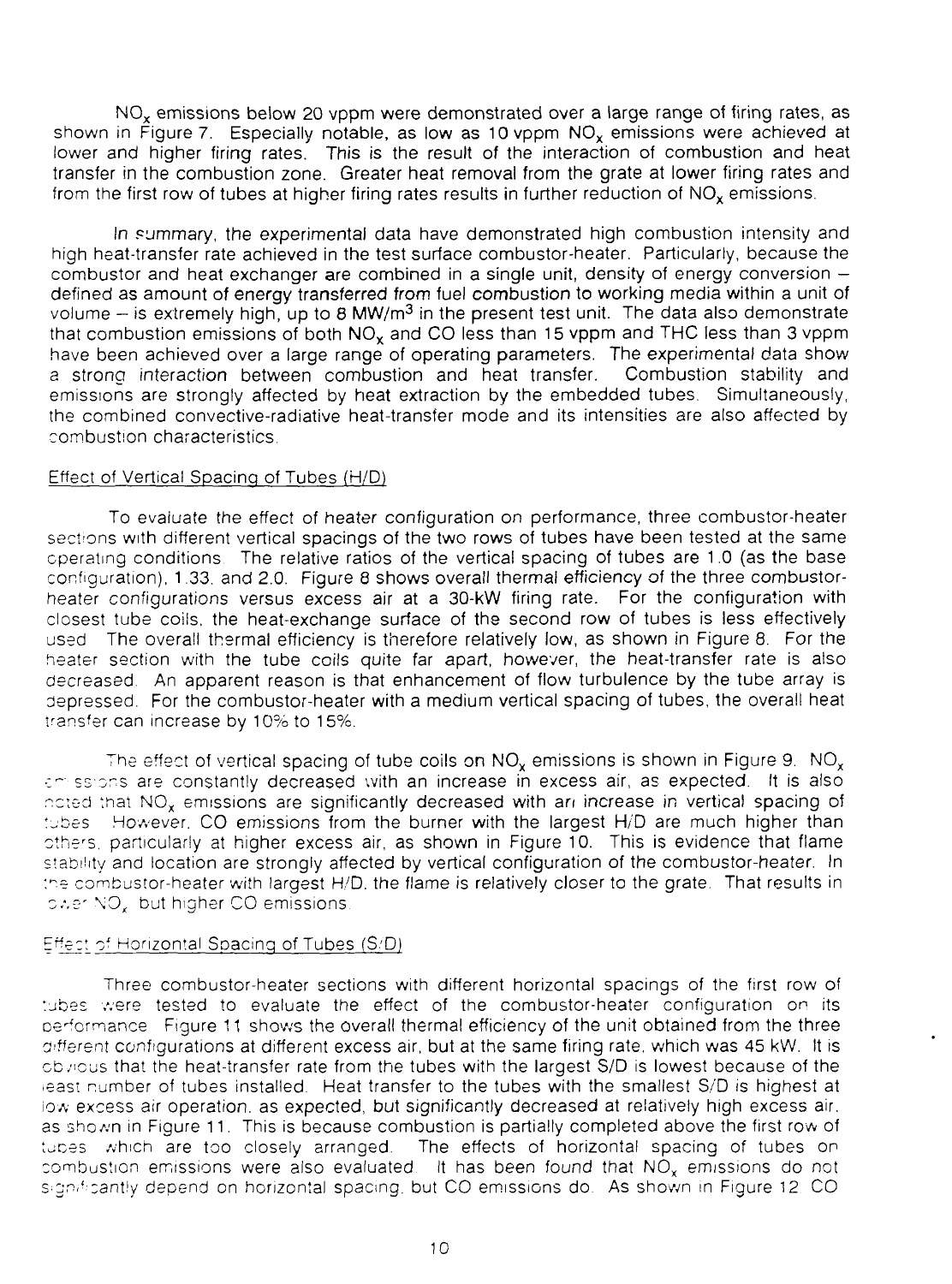

Figure 8. EFFECT OF VERTICAL SPACING OF TUBES ON THERMAL EFFICIENCY



Figure 9. EFFECT OF VERTICAL SPACING OF TUBES ON NO<sub>x</sub> EMISSIONS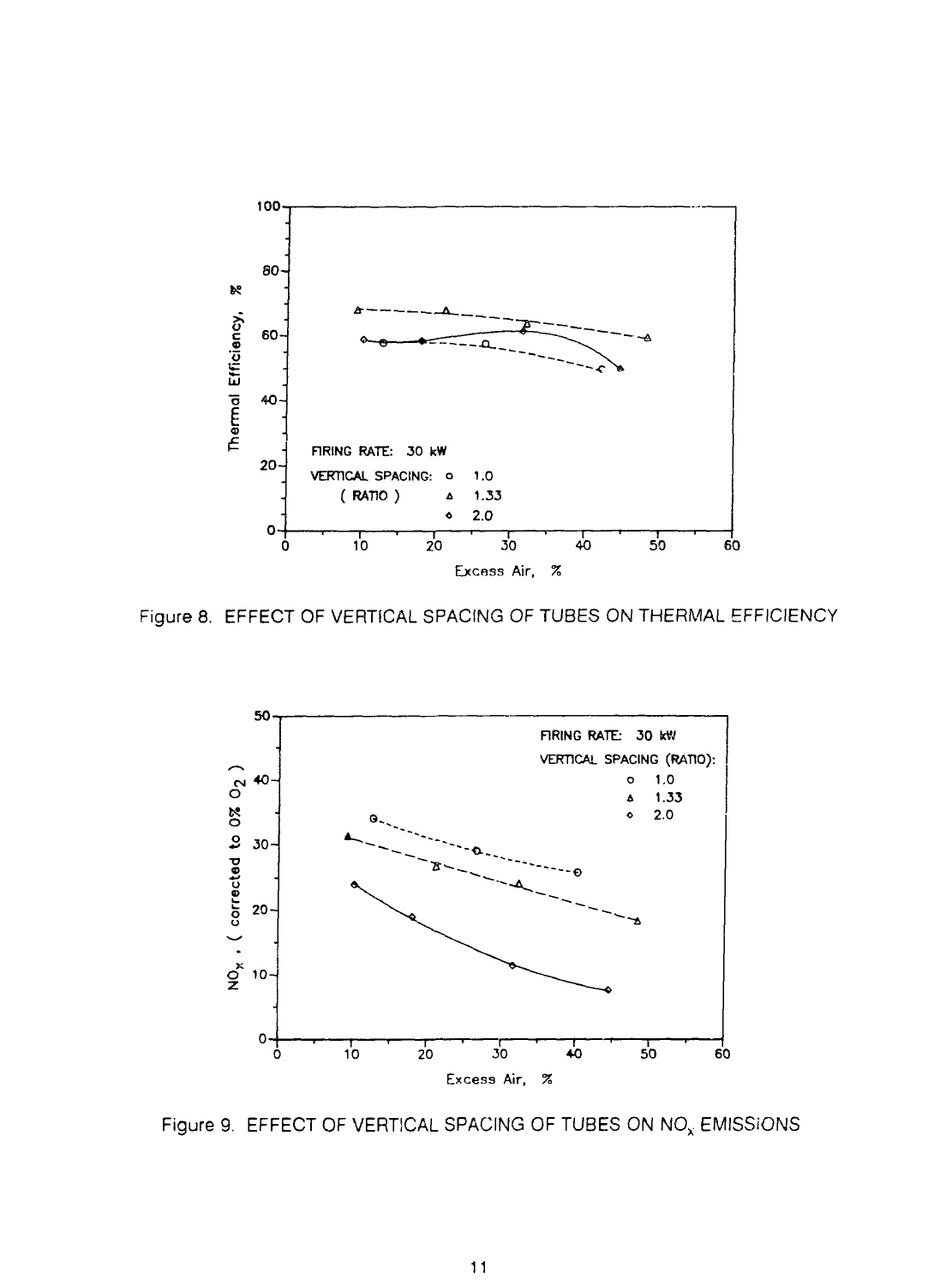

Figure 10. EFFECT OF VERTICAL SPACING OF TUBES ON CO EMISSIONS



Figure 11. EFFECT OF HORIZONTAL SPACING OF TUBES ON THERMAL EFFICIEN CY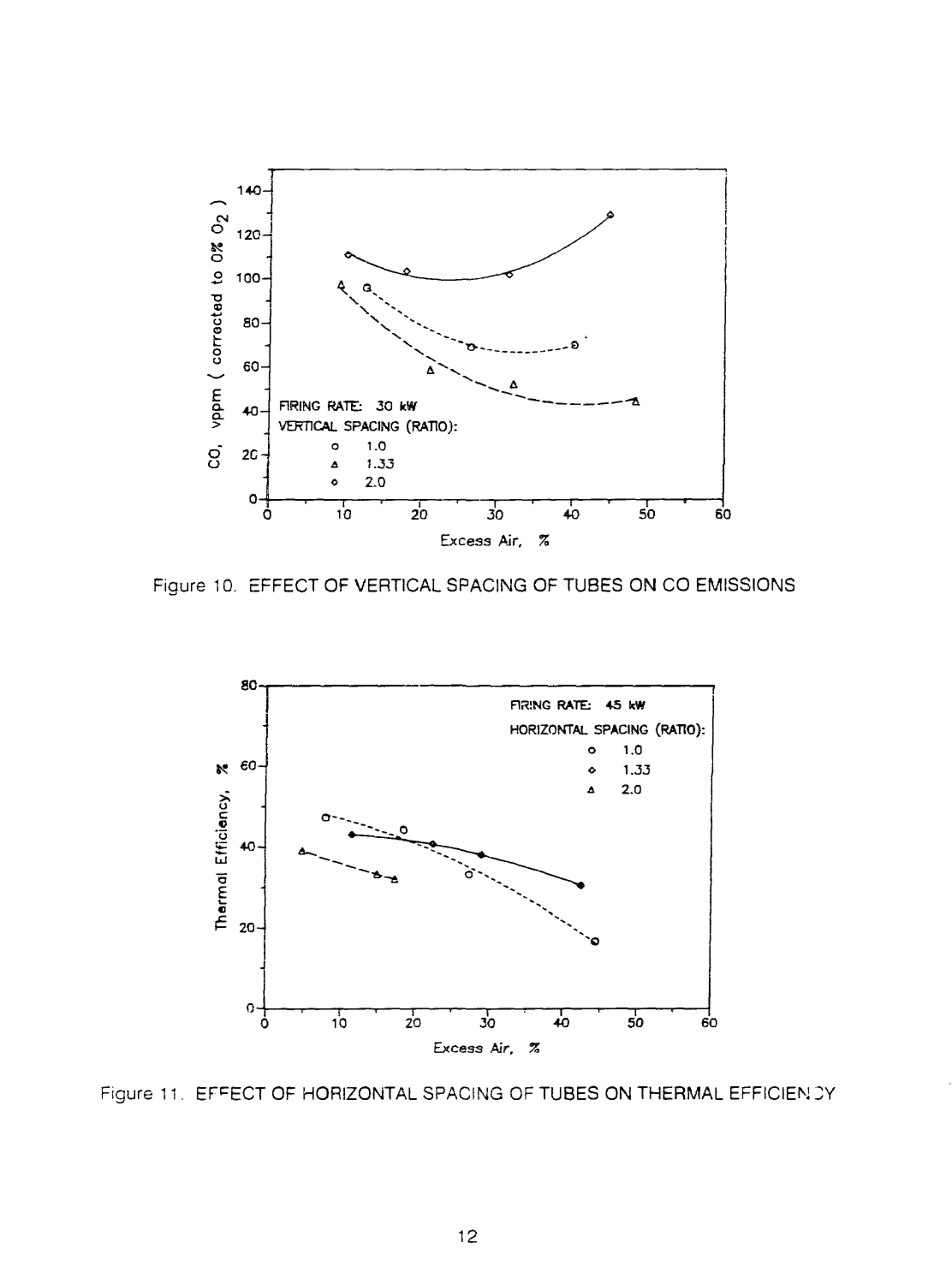

Figure 12. EFFECT OF HORIZONTAL SPACING OF TUBES ON CO EMISSIONS

emission produced from the combustor-heater with smallest S/D is much higher than that from the unit with larger tube spacing because combustion gases suffered from overcooling by the closely spaced water tubes. The effect of overcooling the combustion gases on CO formation is more severe at lower excess air because of the lower amount of combustion gases. Provided that the horizontal spacing of tubes is large enough, CO emission can be dramatically reduced down below 2Q vppm, as shown in Figure 12. The experimental data show the strong effects of heat-exchanger configurations on the thermal performance as well as combustion characteristics and emissions.

# Effect of Bed Materials

Because of strong interaction of combustion and the combined convective-radiative hea; transfer in the surface combustor-heater. it is expected that material contained in the porous matrix has a significant effect on performances of the combustor-heater.

Figures 13 through 16 show the effects of bed material on the performances of the combustor-heater with the same configuration. Silicon carbide (SiC) particles and aumina (Al<sub>2</sub>O<sub>3</sub>) spheres were used in the testing. Thermal efficiency of the unit using SiC is obviously higher than that using  $Al_2O_3$ , particularly at higher excess air operation as shown in Figure 13 This is because the inherent higher radiation emissivity of SiC can enhance radiative heat trans'er from the hot particles to the tube surfaces. It was also observed that the flame in the S'C matrix bed can be stabilized over a larger range of excess air. compared to that in the  $A_{12}O_3$  bed. Therefore the overall heat extraction by the tubes in SiC bed is greater at high excess air operation. However, in the combustor-heater containing the  $AI_2O_3$  spheres, the flame starts to move up at higher excess air, resulting in reduction of the overall heat extraction.

Because of a greater heat removal from the combustion process in the SiC-fi!ied combustor-heater,  $NO_x$  emissions from the unit are lower compared to the  $Al_2O_3$ -filled combustor-heater. as shown in Figure 14. However. CO emission from the burner with SiC matrix bed is higher than that with  $Al_2O_3$ -sphere bed because the flame within the SiC bed is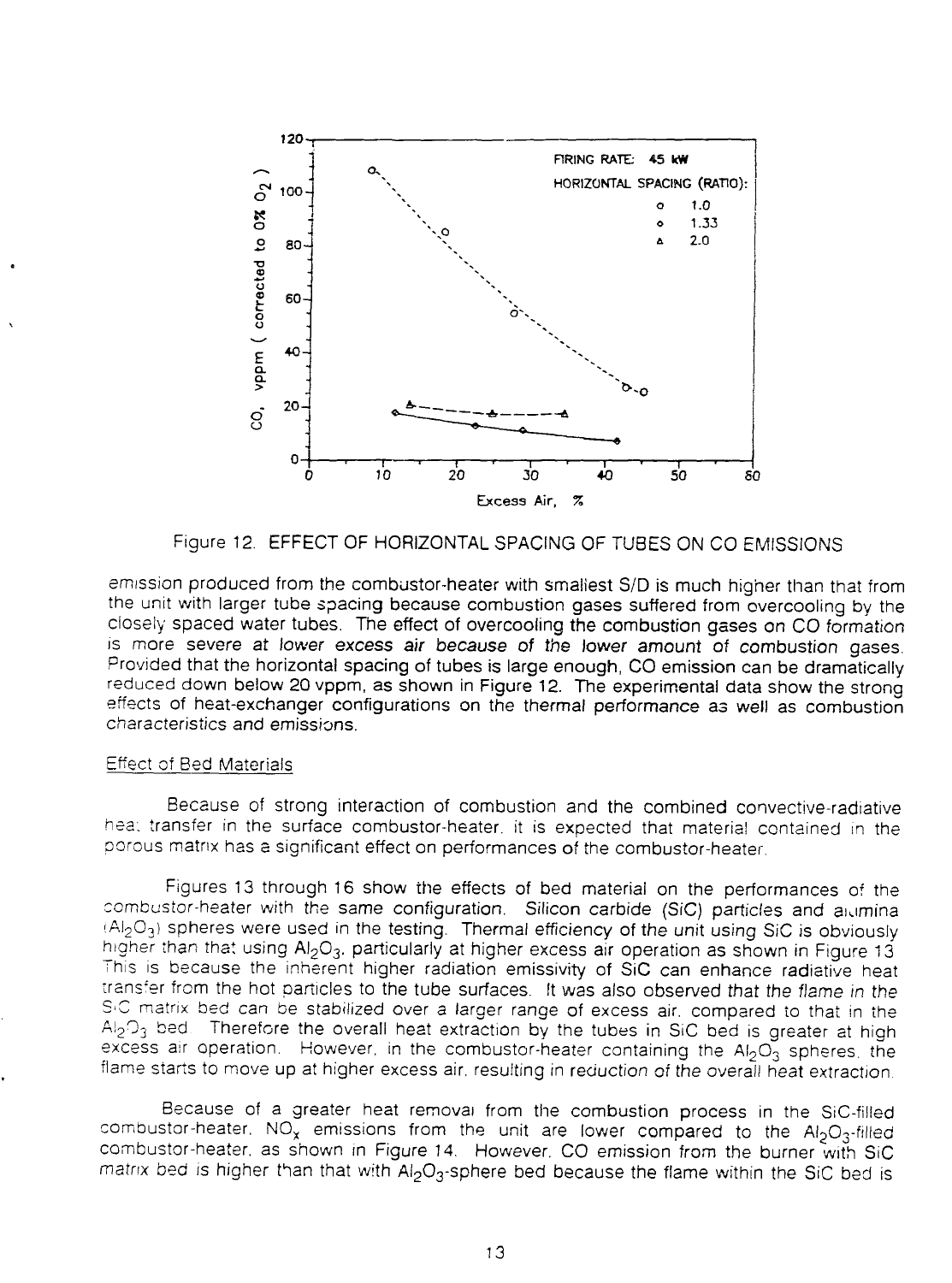

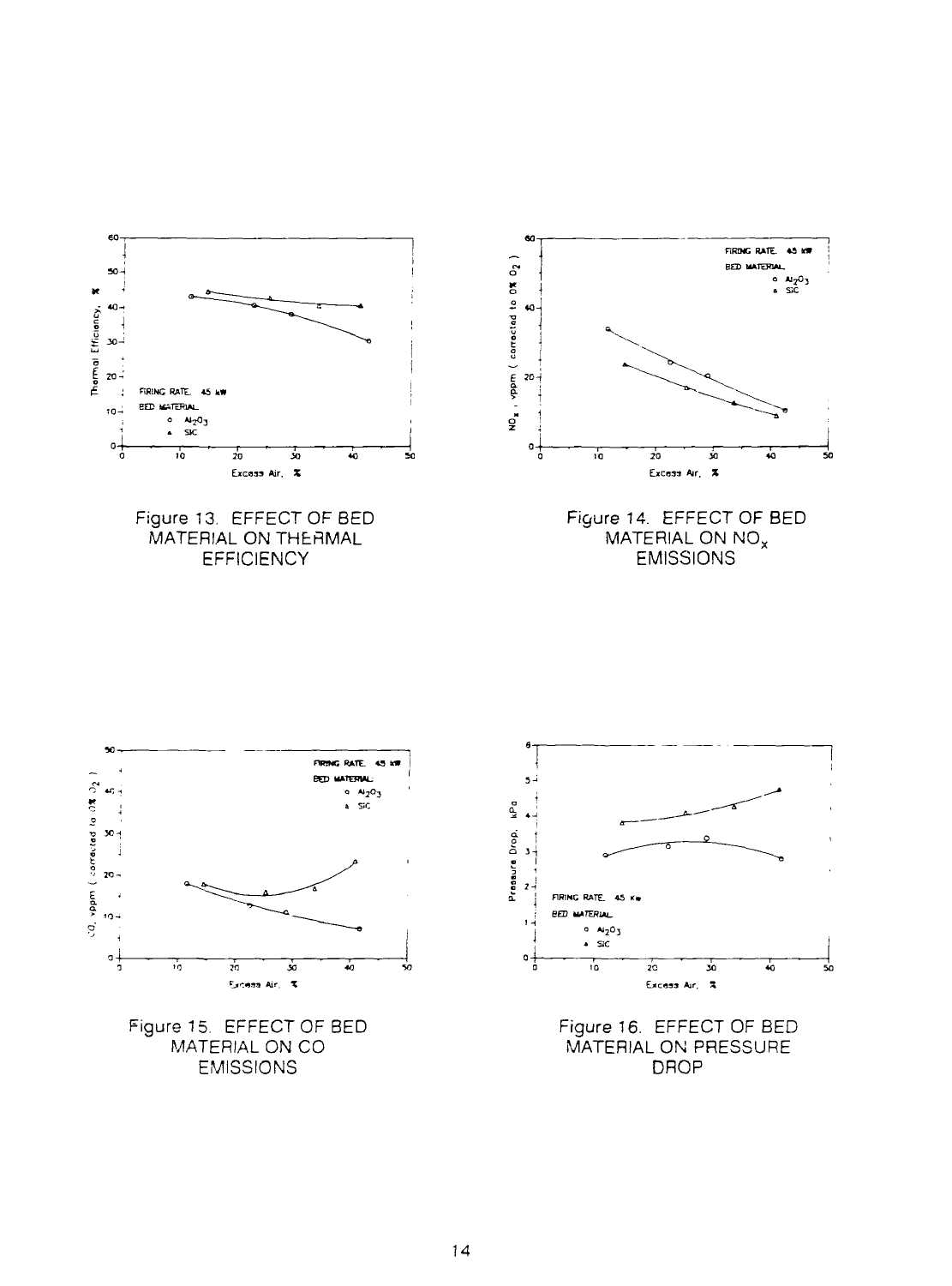greatly cooled, as shown in Figure 15. Moreover, at relatively high excess air, CO emission from the test burner using SiC is increased, in contrast with that using AI<sub>2</sub>O<sub>3</sub> spheres. Even so. CO emissions from the present test units are still less than 20 vppm over a practical operating range of excess air.

Figure 16 shows pressure drop across the combustor-heater unit versus excess air measured in the SiC-filled burner and the Al<sub>2</sub>O<sub>3</sub>-filled burner. Because the SiC particles are of irregular shape, flow resistance is higher. It was also noted that at higher excess air. pressure drop for the  $Al_2O_3$ -filled combustor-heater is even decreased. This is evidence that the flame is moving up and Therefore, the high-temperature zone in the unit is reduced and results in Therefore, the high-temperature zone in the unit is reduced and results in decreasing pressure drop across the matrix bed.

li is obvious that the effects of bed materials on the performance of the surface combustor-heater are very complex. Fluid dynamics and the combined convective-radiative heat transfer are directly affected by combustion, while the combustion process is also influenced by fluid dynamics and heat transfer. An integration of experimental data and analytical results will allow a thorough exploration of the effect of bed materials. Determination of the physical properties of the bed materials will play an important role in identifying quantitative regularities in terms of material effect.

# SUMMARY AND CONCLUSIONS

A basic experimental study was conducted on a bench-scale surface combustor-heater. Combustion stability in the porous matrix, combustion emissions, heat transfer to the embedded tubes, and pressure drop across the test unit have been investigated for the variable parameters of operation and unit configurations. Experimental data obtained at different combustor-heater configurations over a large range of operating parameters have demonstrated the excellent performance of the test surface combustor-heater:

- Ultra-low combustion emissions with  $NO<sub>x</sub>$  and CO less than 15 vppm, and THC less than 3 vppm
- High combustion intensity up to 2.5 MW/ $m^2$
- High heat-transfer rate up to 310 kW/m<sup>2</sup>
- High density of energy conversion up to 8 MW/m<sup>3</sup>
- 4 5 to 1 turndown ratio
- Relatively low pressure drop across the combustor-heater unit.

The data show a strong interaction between combustion, the combined convectiveradiative heat transfer, and fluid dynamics within the combustor-heater.

Conceptionally. the following points are revealed based on the experimental results

- Heat-transfer performance, combustion emissions, and fluid dynamics are strongly dependent upon the location of the flame in the combustor-heater.
- The location of the flame is dependent upon operating parameters and the configuration of the combustor-heater as well as hed material. Therefore, flame location should be an outcome of calculation, instead of as assigned.